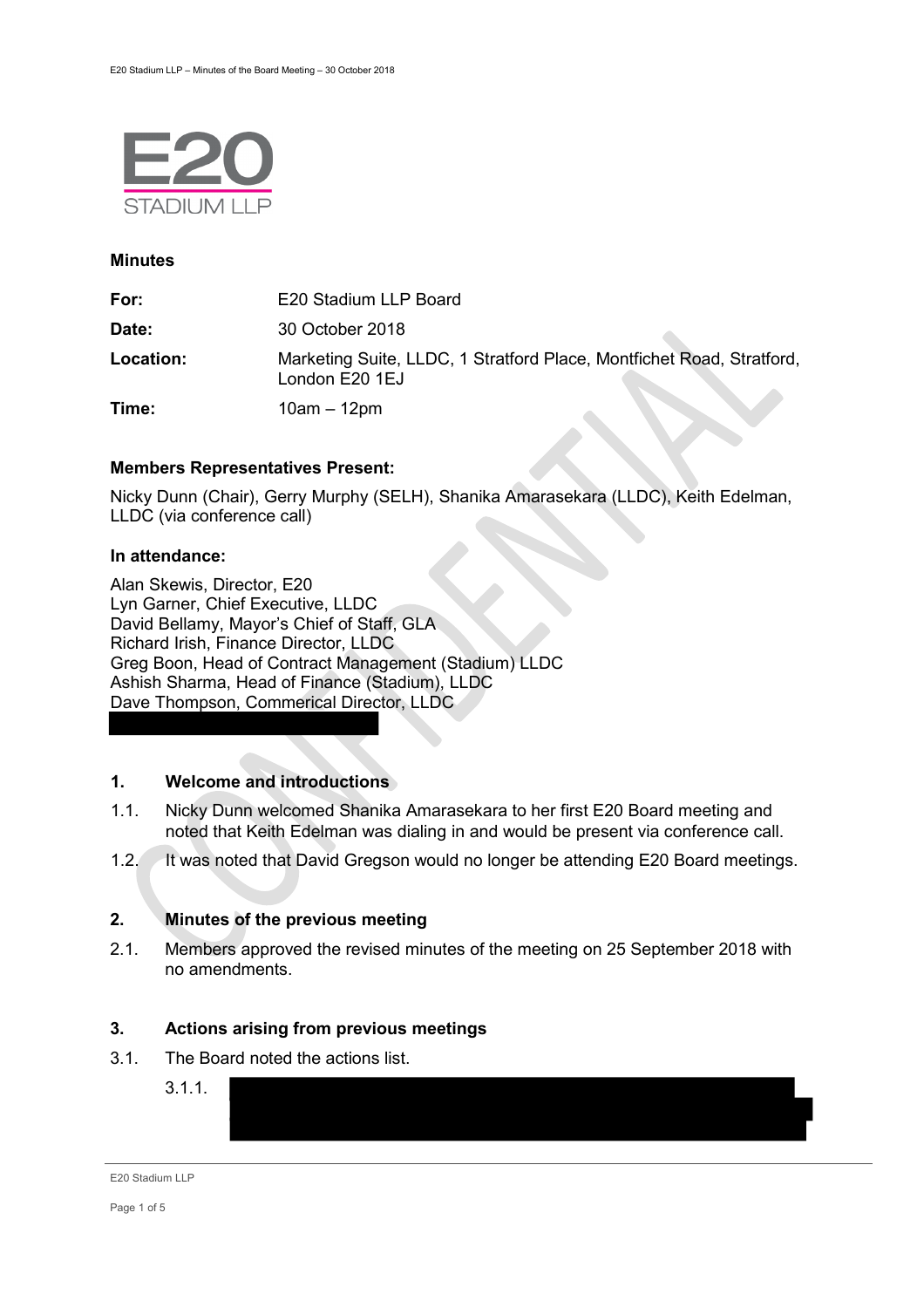

- 3.1.3. It was noted that 4.2.3 (regarding in house legal support) was completed and Gerry Murphy had agreed a way forward with TFL Legal.
- 3.1.4. It was noted that action 6.1.4 should be circulated ASAP. **[Action: Danielle Thomas to provide GA ticket breakdown to the Board ASAP]**
- 3.1.5. It was noted that 8.1.1 to 8.1.4 were in progressand would be circulated once finalised. **[Action: Alan Skewis/Paul Woolford to update seating plans and visuals and circulate internally]**
- 3.1.6. In relation to London Living Wage implementation, Alan Skewis updated the Board that LS185 had this in train
- 3.1.7.

## **4. Finance Update**

- 4.1. Ashish Sharma presented the Finance Report to the Board.
- 4.2. **The Board APPROVED all payments detailed in section 3 of the report.**



- 4.3. Ashish Sharma gave the Board an update on the cashflow forecast for 2018/19. Approvals are not being sought at this stage for further restructuring spend as the numbers are not yet fully confirmed.
	- 4.3.1. The Board asked for further clarity of point 7.3 of the report (forecast of £2.3m legal and restructuring costs). **[Action: Ashish Sharma to provide Gerry Murphy with a full breakdown of the forecast summary including 2017/18 and 2018/19 legal and restructuring costs]**
	- 4.3.2. It was noted that if an additional Lahyer is to be purchased for the West Stand, a separate business case will need to be presented for approval.
	- 4.3.3. Gerry Murphy asked whether the Balfour Beatty settlement was accounted for in transformation costs forecast and reminded Ashish Sharma that an appropriate approval from the GLA was required to deal with transformation costs. **[Action: Ashish Sharma to write to the GLA for approval for transformation spend]**
	- 4.3.4.

#### E20 Stadium LLP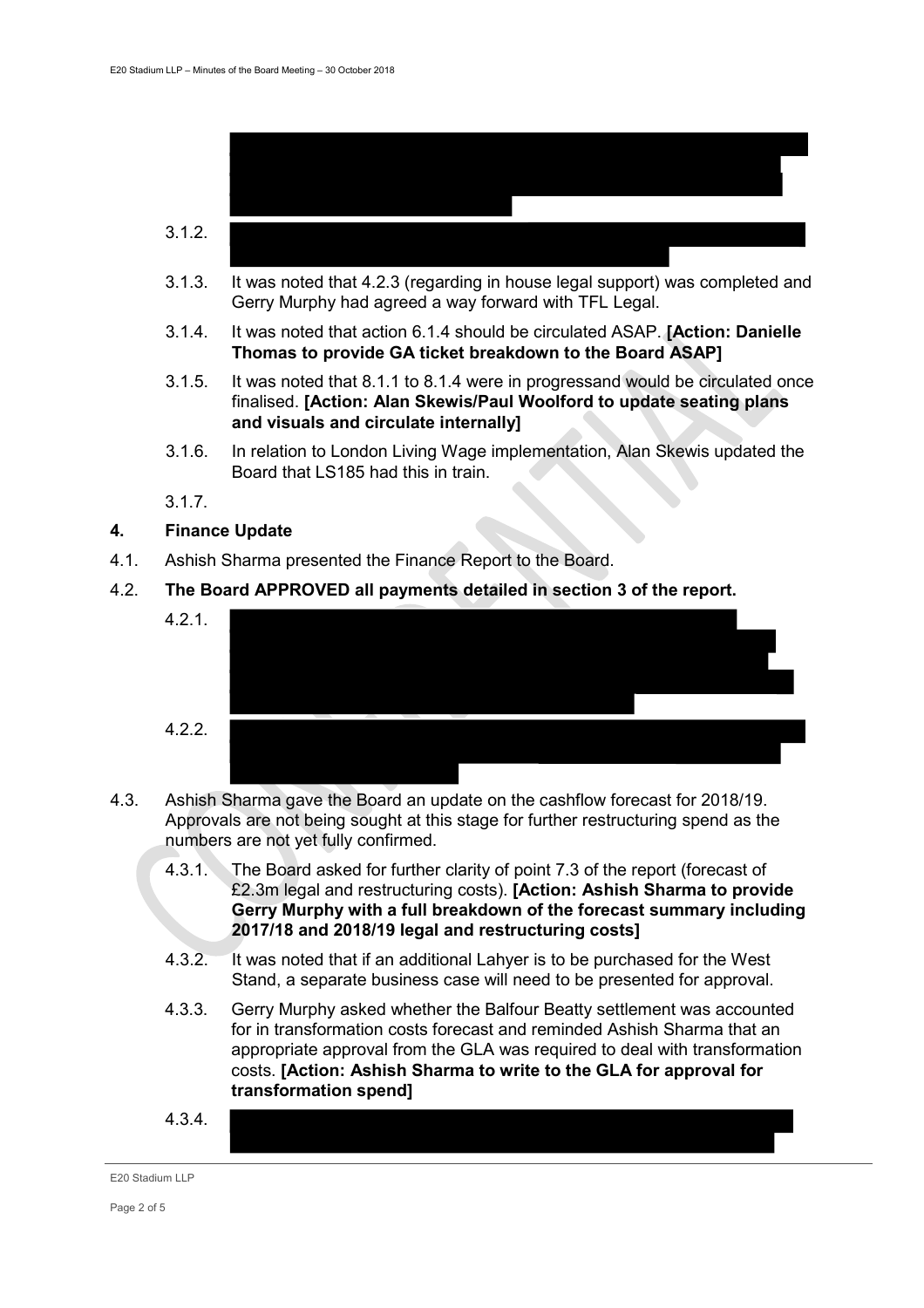- 4.4. Gerry Murphy requested a paragraph on risks to the current forecast. **[Action: Ashish Sharma to provide a paragraph on risks to the current forecast]**
- 4.5. **The Board NOTED the Finance report and the appendices.**

# **5. Legal Update**

5.1. Gerry Murphy introduced the Legal Update on disputes with WHU from TFL Legal.



5.2. After careful consideration, the Board **APPROVED a delegation to the LLDC Chief Executive** to settle the Excess Seating Capacity claim as detailed below.



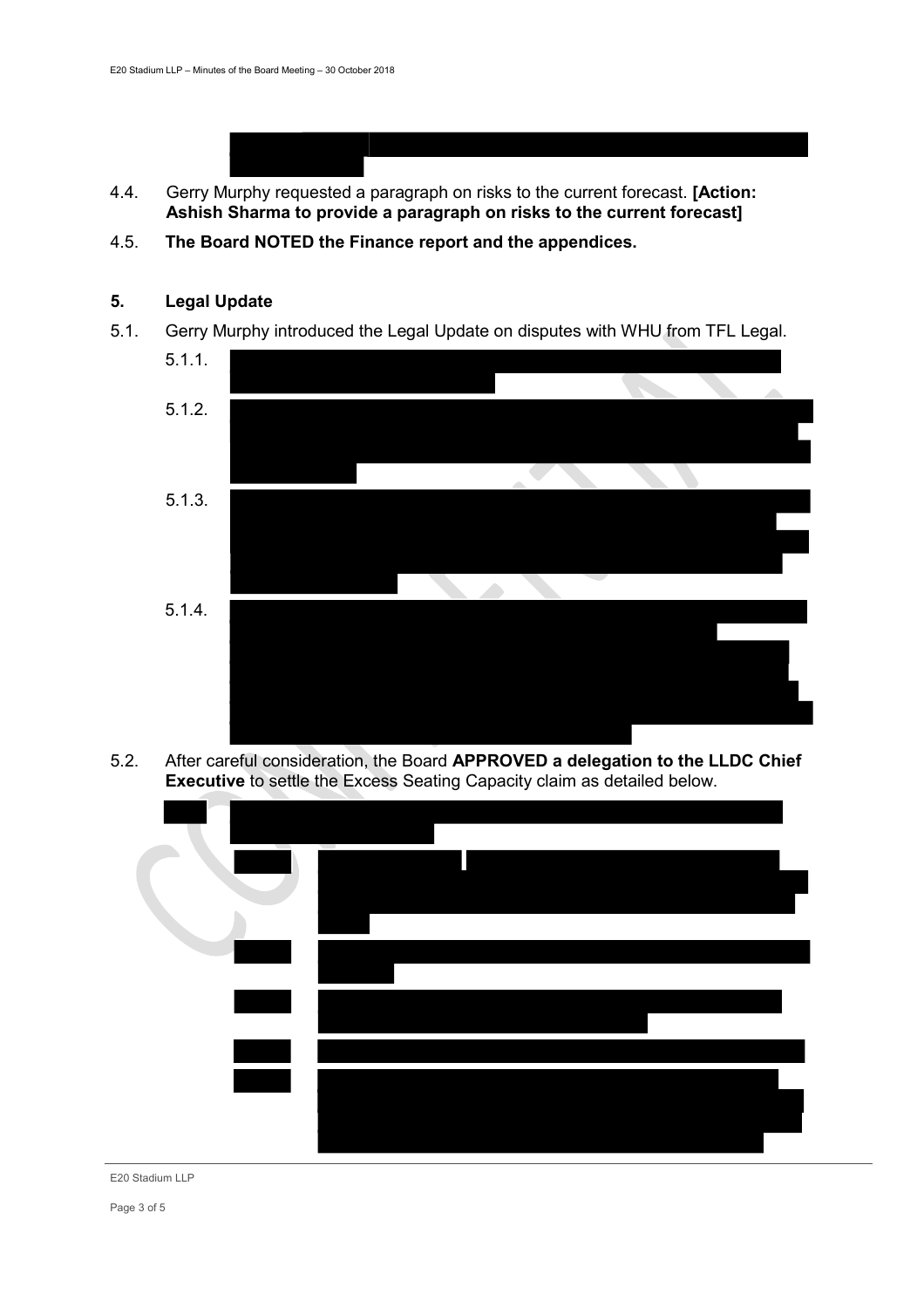

5.2.2. The FA hearing was discussed and the Board noted that the hearing had not completed as scheduled with a further hearing in November.

#### **6. E20 Director Update**

- 6.1. Alan Skewis presented the E20 Director Update to the Board, and highlighted:
	- 6.1.1. A flare incident at the Spurs match on 20 October 2018 may result in an FA charge.
	- 6.1.2. There is a further Carabao Cup game with Spurs at the Stadium on 31 October which is classed as high risk. 1400 stewards will be in attendance along with a larger police presence than usual. Match day costs will be c£300k.
- 6.2. David Bellamy noted that the point in 3.7 of the report (matchday improvements) should be an urgent action with an initial plan to be circulated before the next Board. **[Action: Alan Skewis to circulate draft plan ASAP]**
- 6.3.
- 6.4. **The Board NOTED the report.**

## **7. Implementing Expert Determination**

- 7.1. Alan Skewis presented the Implementing Expert Determination report to the Board.
- 7.2. The Board were given three options to consider in relation to providing draft beer in hospitality with the recommended option set out as option A.

## 7.3. **The Board:**

- 7.3.1. **NOTED** that a claret and London Stadium blue coloured 4G surface will be **installed by January 2019.** The design is as set out in Appendix 1.
- 7.3.2. **NOTED** the deal on the track cover with a resultant saving of £120k previously approved by board in July 2018.
- 7.3.3. **APPROVED** a delegation to the LLDC Chief Executive to agree installation of additional draught beer to four lounges at a cost of up to £353,000, noting a target for delivery for £300,000.
- 7.3.4. **NOTED** the updated estimate of upgrading all lounges to draught beer may be over £700,000 in total.
- 7.3.5. **NOTED** the update on IPTV and Hosts.

E20 Stadium LLP